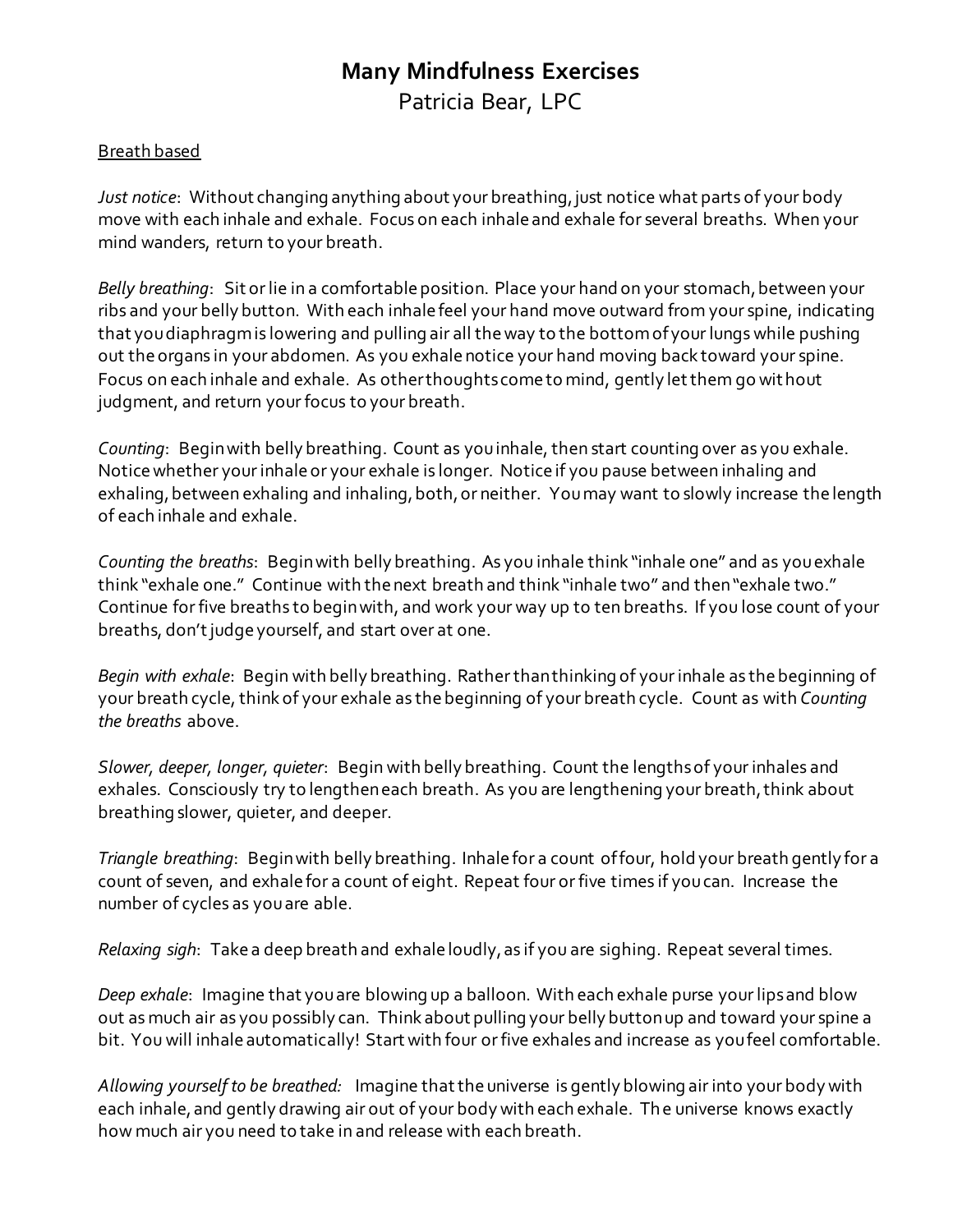*Walking and breathing*: As you are walking count how many steps you take for each inhalation and each exhalation. Notice how breathing feels in your body as you are walking. If you wish you can try to make your inhalation and exhalation the same number of steps, or you can try to lengthen the number of steps you take with each inhalation or exhalation.

*Stimulating breath:* Place the tip of your tongue on the soft tissue just above your upper teeth and keep it there. Breathe rapidly in and out through our nose with your mouth closed. Inhalations and exhalations should be equal and short, and you will feel the muscles in our neck and stomach working hard. Breathe as rapidly as you can and so quickly that you can hear your breath. Start with only 15 seconds and gradually add time as you are comfortable. This is energizing rather than relaxing.

*Expansive breath*: Stand with your feet about shoulder width apart and your arms straight out in front of you with your hands touching each other and your shoulders relaxed. Inhale and exhale through your mouth for this exercise. As you inhale spread your hands open and open your arms wide, bringing your hands behind you as far as you can and pointing your finger tips behind you. Tip your head back slightly and look upward. As you exhale bring your arms into your stomach and bend over slightly, letting your head hang and looking at your hands. Repeat several times at a comfortable pace.

*Power breathing:* Stand with your feet about shoulder width apart and your arms hanging comfortably at your sides. Hold your head erect with your chin slightly forward. Imagine that you are standing on a color that represents power, and imagine that you are breathing in a color that represents strength. Follow your breathing for several breaths or minutes, imagining the power and strength flowing into your body with each breath.

# Sensation based

*Raisin Meditation*: Start with three raisins. Pick up the first and use all five senses in turn to examine the raisin. First, look at it carefully; second, roll it around in your fingers; third, smell it; fourth, place it in your mouth and roll it around on your tongue; fifth, slowly chew and taste it. Listen to the sounds your mouth makes while chewing. Completely chew and swallow the first raisin before moving on to the second. Follow the same process with the second (and then the third) raisin, noticing any differences between raisins. This can also be done with other dried fruits or foods; the advantage of raisins is that they vary!

*Look*: Find any object in your environment. Look at it and try to absorb sensations through your vision only. Try to clear your mind of any other input or distractions, focusing only on your sense of sight.

*Listen:* Notice any sound in your environment. Listen and try to absorb sensations only through sound. Try to clear your mind of any other input or distractions, focusing only on your sense of hearing. Variation: Listen to your favorite music (or any music) mindfully by focusing on each distinct sound that creates the whole piece.

*Feel:* Notice any physical sensation in your body. Try to clear your mind of any other input or distractions, focusing only on your sense of physical feeling. Just notice, without judging.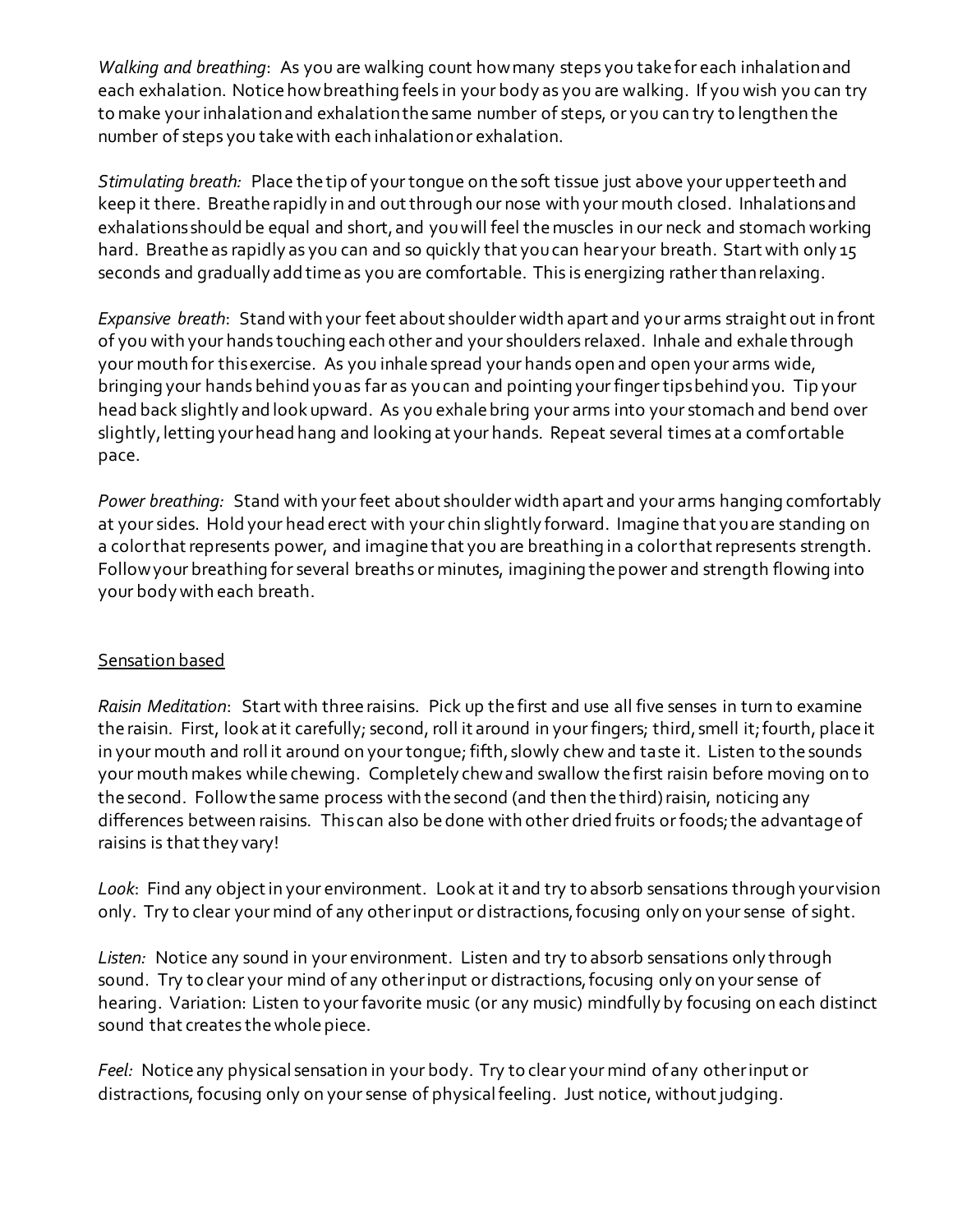*The Betty*: Think of it this way: Look, Listen, Feel, 3, 2, 1. First, look at three objects in your environment. It doesn't matter what they are, just focus on three separate things in succession. Next, listen to three sounds in your environment. Again, just switch from one, to the next, to the next. Then feel three things with your body. Just notice three separate sensations in succession. Now go back to looking, and look at two things. They can be the same things you looked at before or different, it doesn't matter. Then two sounds, then two physical sensations. Now look at one thing, listen to one thing, and feel one thing. Breathe deeply and relax.

*Observe:* Just notice your environment. Pay attention to what is going on around you in this moment (and this one… and this one…). Use all your senses. When your thoughts wander to something from the past or the future, return your attention to the present. Do this again and again.

*Describe:* Focus on any object or sensation (sound, smell, taste, feeling) and put words on your experience. Imagine you are describing the object or sensation to an alien and include as much detail as you can. Be specific and exact. Notice details.

### Imagery based

*Waves:* This is best done lying on your back in a comfortable position. Begin with belly breathing. With each inhale imagine a wave cresting just above your belly button, and with each exhale imagine the wave crashing out in every direction, washing away tension from every muscle in your body.

*Colors:* Think of a color that is soothing to you. Imagine that with each inhale you are breathing in air that is rich with that color. With each exhale the air you breathe out is a little lighter. The rich soothing color fills your whole body, getting deeper and richer with each breath.

*Sponge:* Imagine that your body is a sponge and you are sitting or lying in a pool of very warm or hot water. With each inhale your body soaks up some of the warm water, and with each exhale the warm water saturates your body-sponge. As you continue you body becomes warmer and warmer, as well as softer and softer.

*Countdown in the sand:* Imagine yourself sitting or lying on the beach in the sand. With your nonwriting hand smooth a small area of sand in front of you. With your writing hand write the number 10 in the sand. With your non-writing hand smooth the sand over, and with your writing hand write the number 9. Continue smoothing the sand over and writing numbers in reverse order until you reach 0. Vary by starting with any number you wish.

*Under the waves*: Imagine that you are a pebble and you have been dropped in the ocean. The waves may be stormy or calm on the surface of the ocean, and you pass through them. As you sink lower and lower you notice that the water becomes more and more still and calm. Look up and notice the waves and weather on the surface of the ocean, while remaining in the calm and still place deeper down in the water.

*Firefly*: Begin with belly breathing. With each inhale imagine that you're bringing light and energy into your body. With each exhale imagine the light and energy flowing out through every pore of your skin. Imagine your body creating a rhythmic glowing, like a firefly.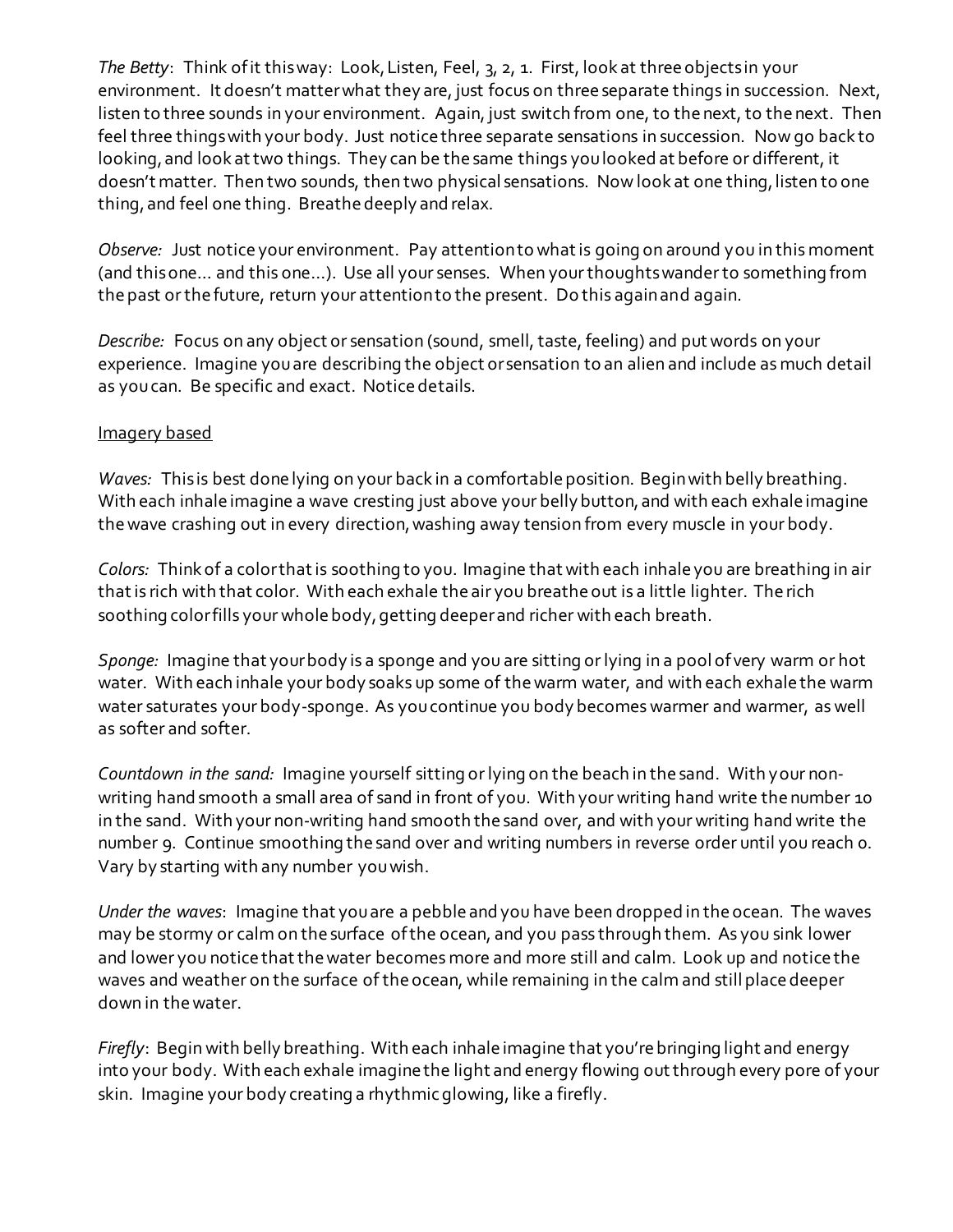*Balloon:* Begin with belly breathing. Imagine that each inhale fills your body with a little more air, as if you were blowing up a balloon. First fill your chest and torso, then your arms, then your legs, and finally your head. Imagine the air filling your body from the top of your head, all the way to your fingertips, and all the way to your toes.

*Appreciation/Heart coherence:* Begin with belly breathing. Imagine that your breath is massaging your heart with each inhale and exhale. Think of something you appreciate or otherwise bring a positive emotion to mind. Focus this positive feeling right on your heart, and imagine your breath massaging it into your heart with each inhale and exhale. (Adapted from HeartMath Quick Coherence T echnique)

*Guided Imagery:* Many guided imagery CDs are available at the library or on-line. I recommend Andrew Weil, M.D.; Martin Rossman, M.D.; Jon Kabat-Zinn; or Belleruth Naparstek. Some websites have a few free downloads.

# Body based

Any physical activity can be a mindfulness exercise. Yoga and Tai Chi are particularly good mindfulness activities because they incorporate body, mind, and spirit. Team sports are great because they require focus and participation. The key is to keep increasing your practice so that your body and mind are challenged enough to stay focused. If you find your mind wandering, take your practice to the next level so that you have to concentrate and focus again.

*Just noticing*: Focus on the physical sensations in your body. Notice any tightness, pain, softness, or other sensations. Do not try to change anything, just notice and accept your body.

*Alternate Finger Feeling*: Place your finger tips together. Rub one finger around on the other. Notice that you can direct your attention so that you feel only one finger at a time. Switch fingers.

*Mindful Walking*: Start by taking very slow and deliberate steps. Notice all the small adjustments your body has to make to keep yourself upright and moving forward. Next walk at a regular pace and notice what muscles your body is using. Think about your feet gently kissing the earth as you take each step. Take a walk outside and notice your environment through your five senses. Use mindfulness to keep your attention on the present moment with each step.

*Body feeling contrast*: Place one part of your body, such as your hand, on another part of you body, such as your leg, or opposite arm. Notice that you can focus your attention on the sensations in one body part separately from the sensations in the other body part. For example, if you place a cold hand on a warm stomach, you can notice your hand feeling warmth, and you can notice your stomach feeling cold.

*Body scan*: Begin with belly breathing. While sitting or lying in a comfortable position, bring your attention to different parts of your body in order. For example, you might start with noticing your feet, then your ankles, then legs and knees, then hips and abdomen, then chest and back, then shoulders, arms, and hands, then face and head. Experiment with focusing on smaller and larger parts of your body, such as toes balls of feet, heels, ankles or an entire leg at a time. Experiment with starting with your head and moving toward your feet.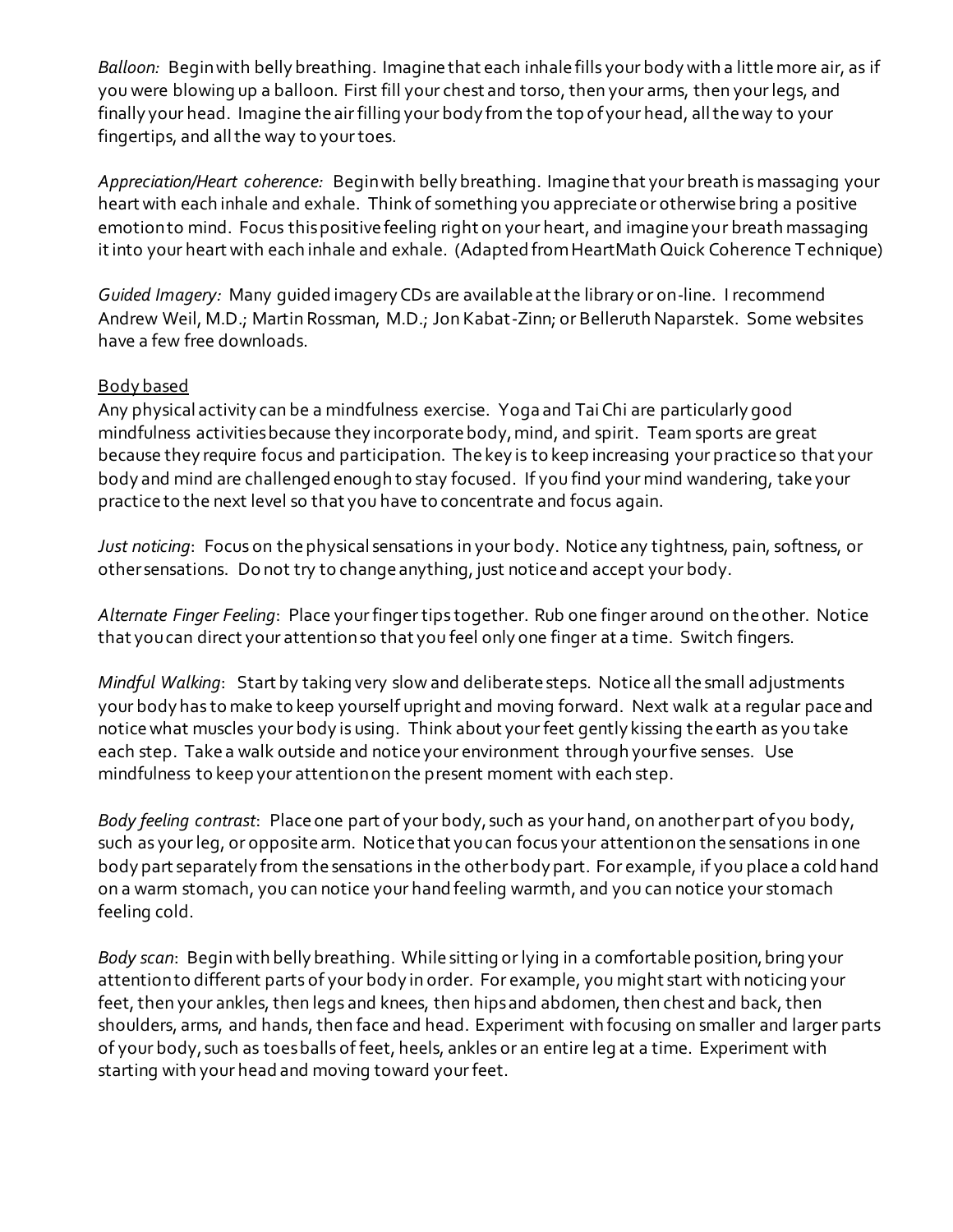*Juggling*: Toss a ball or scarf from one hand to the other. If you tend to drop the ball frequently, stand facing you bed with your thighs against the side. If you drop the ball it won't go as far and you won't have to bend down as far to pick it up. When you can toss a ball from one hand to another without concentrating (you notice your mind wandering) start juggling two balls. Juggling instructions and videos can be found on line (try YouTube).

*Mountain pose*: Imagine a triangle on the bottom of your foot with one point at your heel, one below your big toe, and on below your little toe. Put most of your weight first on one foot and try to distribute your weight evenly on the triangle. Find your balance. Then switch your weight to the other foot and distribute the weight evenly on the triangle of that foot. Find your balance. Now distribute your weight evenly on both feet, again thinking of the triangles. Find your balance. Hold for several breaths, noticing the small movements throughout your body that keep you balanced and upright.

*Tree pose*: This is a classic yoga balancing pose. Stand and begin following your breath. Find a small dot on the floor about six feet in front of you (look down the tip of your nose) and stare at it to help with balance. Settle your weight on one leg and bring the other foot to the inside of your ankle, leg, or knee. Turn the bent knee out to the side and place the bottom of your foot against the inside of your standing leg. Bring your palms together in front of your chest and slowly raise your arms above your head, keeping your hands together. Your balance will improve as you focus on breathing and staring at the small dot on the floor. If you can count your breaths, try to maintain your balance for up to ten breaths, increasing slowly with practice. When finished slowly lower your arms and legs and shake them out, then repeat on the other leg.

*Child's pose*: This is a classic yoga relaxation pose. Kneel on the floor on a rug or a mat or other soft surface. Point your toes so the tops of your feet are on the floor. Bring your hips down so your sitting bones are on your heels. Fold forward from the hips, sliding your ribs forward along your thighs, and bring your forehead to the floor. Your arms can reach forward above your head with your palms and forearms relaxed on the floor, or you can bring them down alongside of your legs with the palms up and the backs of the hands resting on the floor. Imagine your lower back muscles relaxing away from your spine. Focus on your breath and stay in this position as long as it is comfortable to you.

### Meditations

*Non-meditation*: Find a comfortable place to sit and just be still. Try to maintain for 20 minutes. Allow your mind to wander wherever it wanders. You may want to take no te of the thoughts and feelings you experience. No judging! It is impossible to do this exercise wrong.

*Concentration*: Find something to focus your attention on. You may want to focus on your breath, a candle flame, a sound or some music, or an object within your field of vision. Try to keep your attention on the object you have chosen. Whenever your mind wanders, gently bring your attention back to the object you chose. No judging! When you first practice this your mind will wander constantly. As you practice you will slowly notice that your focus increases. Think of it as exercising a muscle…you will slowly get stronger. Begin with practicing for one or two minutes and slowly increase to five, ten or more minutes.